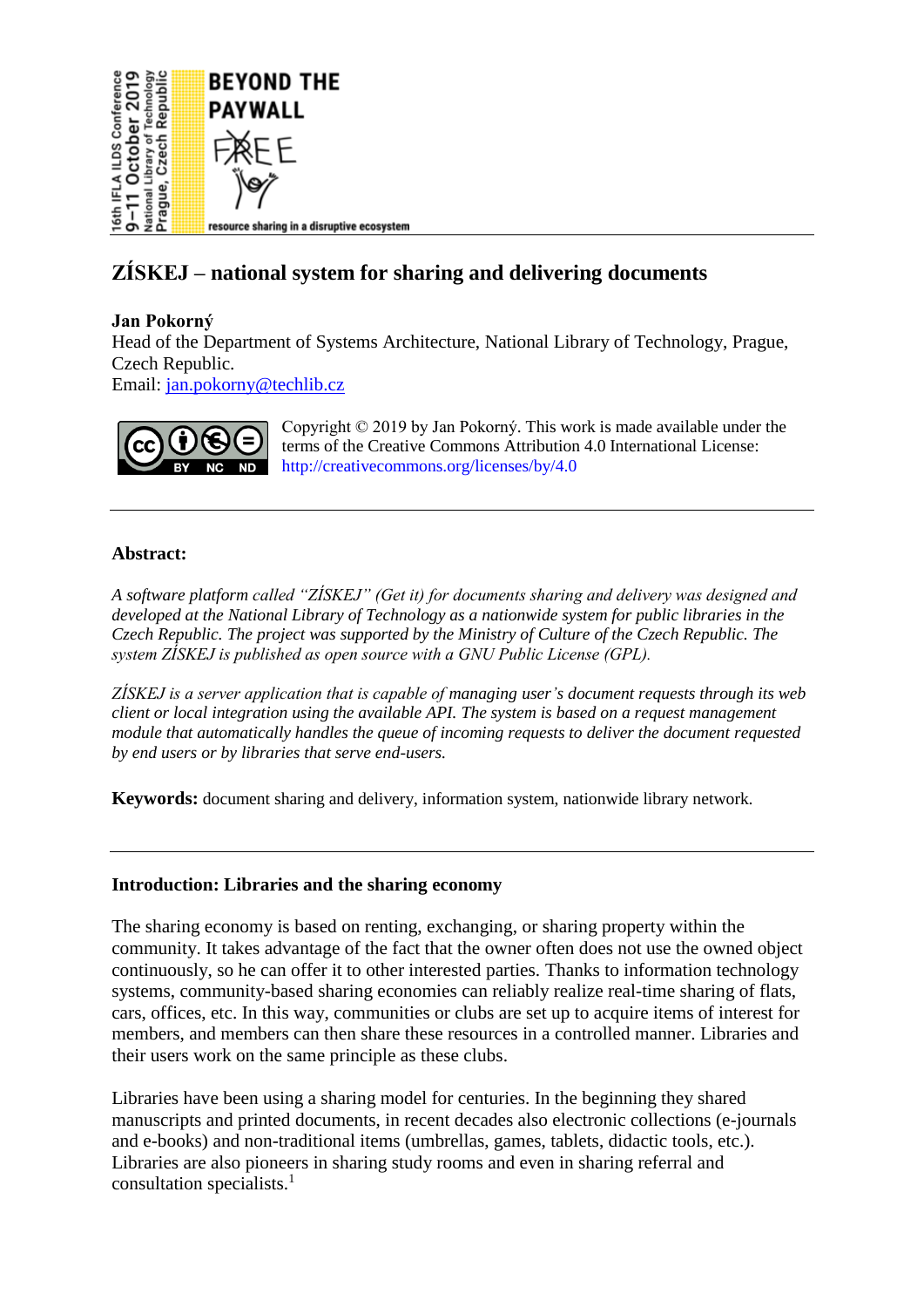## **Library collections sharing to support science and research**

The mission of academic and research libraries is to provide the necessary information support for students, teachers, and scientists at universities and scientific institutions. Science and research would flounder and fail without information resources and associated research services. However, acquisition and maintenance of the information portfolio is very costly and many research and education institutions cannot afford to buy all documents and databases required in a "just in case" inventory strategy (JIC).<sup>[4](#page-4-1)</sup> Increasing pressure on economic efficiency of resource management calls for using flexible models of "just in time" acquisition (JIT), i.e., acquisition of information resources in real time driven by real users' needs. Today's users also expect library services to be available anytime, anywhere, as they are used in common web delivery and purchasing services. The form of modern acquisition and access to library content has changed significantly in recent years.

The most frequently used JIT acquisition models are PDA, ILL, and EDD:

- Patron-driven Acquisition (PDA) is a collection development model in which a library purchases a document only when it is required by a user.

- ILL (InterLibrary Loan) is a service allowing a library user to borrow books or documents owned by another library,

- EDD (Electronic Document Delivery) is a type of ILL where a user obtains the requested document from another library in electronic form, obtained either as an ecopy or by scanning a printed document.

#### **Document sharing and copyright laws**

There is a conflict of interest between publishers and libraries, and it is frequently discussed.<sup>[3](#page-4-2)</sup> Some publishers see libraries as competitors that threaten their sales due to document sharing practices like interlibrary loan. It should be noted here that this problem arises only with documents that are still available on the market. However, libraries collect a number of documents that are out of print and no longer available in the book and journals marketplace. This position of publishers is logical when shared documents or parts thereof are shared for commercial purposes, and copyright law in most countries restricts commercial applications. On the contrary, using library services for individual needs, especially in the fields of education, science, and non-commercial research is in the public interest and is also defined by law in most countries.

For each information resource, it is necessary to respect the copyright law and licensing conditions under which the information resource was acquired. The conflict between publishers and libraries is solved by open access that has been becoming a standard in Europe and other countries. Open Access  $(OA)^5$  $(OA)^5$  is a scientific communication model that provides permanent, instant, free, and online access to the fulltext of published scientific results (mostly articles) without limitation for anyone.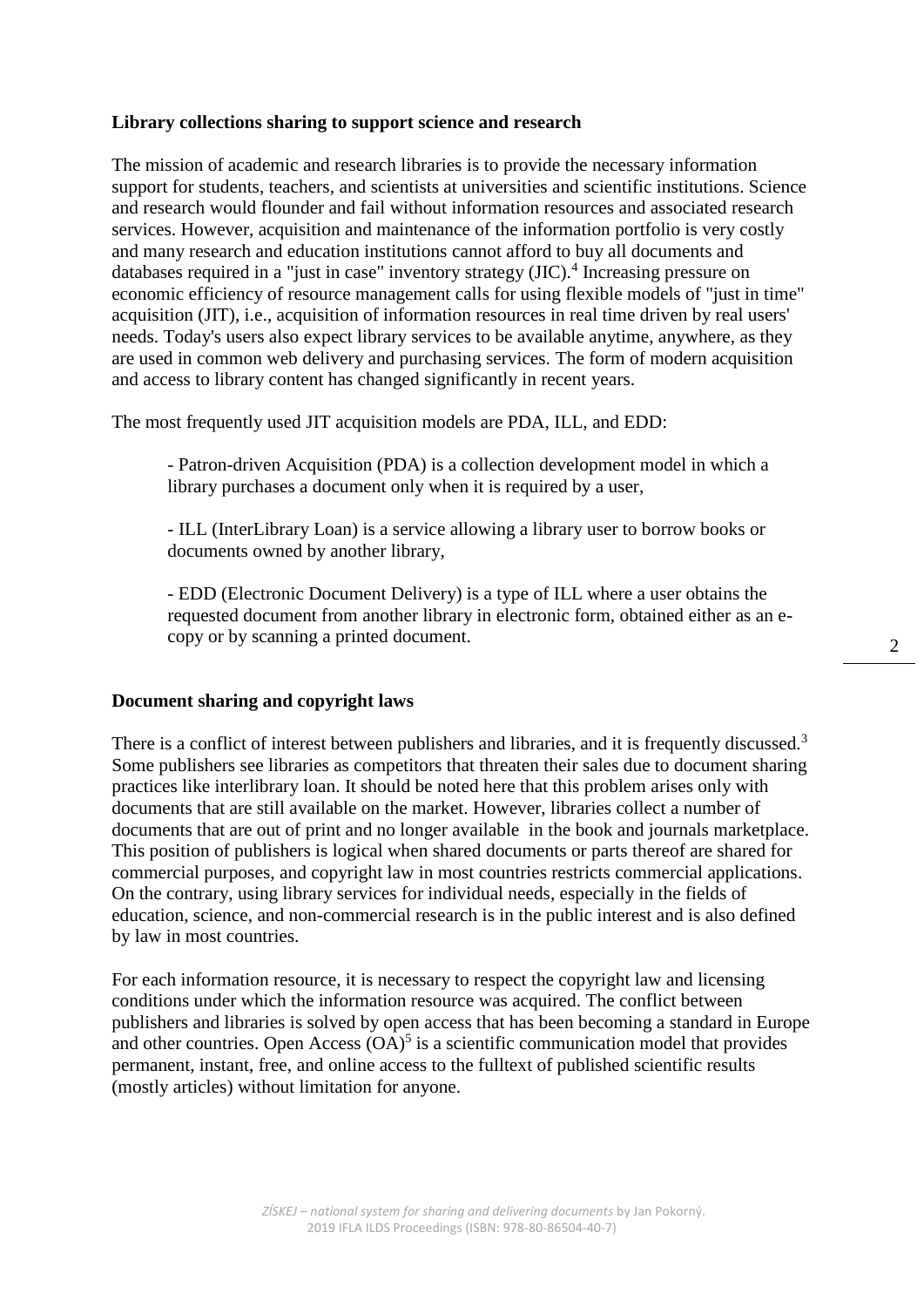# **Cooperation of the Czech libraries in their network**

Public libraries and academic libraries in the Czech Republic are regulated by Library Act 257 from 2001.<sup>[9](#page-4-4)</sup> This Act defines, among other things, the so-called library network in which all libraries have to cooperate with each other and share their collections within the interlibrary loan service (ILL). Until now, ILL has been based on phone calls and e-mails, which was ineffective, too dependent on personal contacts that are often changing, and lacked any central control of the requests. It was not possible to maintain a common standard for running these services at the national level.

In addition to traditional ILL, where libraries lend to each other's printed documents from their collections, other forms of library delivery services have been introduced. First, making of microfilms that replaced lending of the original printed document. These, along with the arrival of faxes, significantly accelerated library delivery services. But the biggest change in collections sharing has been brought about by expansion of personal computers. The ability to create an electronic copy from a printed original and to provide this copy for downloading or electronic distribution has brought a paradigm shift in library cooperation, increase in delivery speed. Unfortunately, this type of service is limited by copyright and other legislative constraints that complicate development of electronic document delivery (EDD). Nevertheless, the INVIK system<sup>[8](#page-4-5)</sup> was developed and successfully launched at the State Technical Library, Prague in 1997, which made the library collection accessible to hundreds of registered system users in the form of EDD. Since 2001, the system was extended by dozens of other libraries' collections and was renamed to VPK (Virtual Polytechnic Library).[7](#page-4-6)

# **System Získej: a nationwide system for documents sharing and delivery**

In 2016 and 2017, a software platform called "Získej" (Get it) for documents sharing and delivery was designed and developed at the National Library of Technology as a nationwide system for public libraries in the Czech Republic. It uses the best practices from its predecessor VPK, but it was completely redesigned. The project was supported by the Ministry of Culture of the Czech Republic. The system Získej is published as an open source with a GNU Public License  $(GPL)^2$ [.](#page-4-7) It is written in Python and uses several expanded python web frameworks, such as Zope, Plone, and Pyramid. It is currently available in Czech and English. It can easily be deployed to support the delivery services of any network of libraries in the world.

Získej is a server application that is capable of managing user's document requests through its web client or local integration using the available API. The system is based on a request management module that handles the queue of incoming requests made by end users or by libraries that serve end-users. The system Získej uses several external systems as a data source (bibliographic data, patrons data, items status), therefore it is a typical integrated system that builds application logic on heterogeneous data in a new context.

The system Získej is a platform that allows the development of new plug-ins supporting other types of delivery services in addition to the base platform. At this time, the system supports ILL for both sharing an original document, its copies, and EDD.

The system Získej consists of the following basic modules: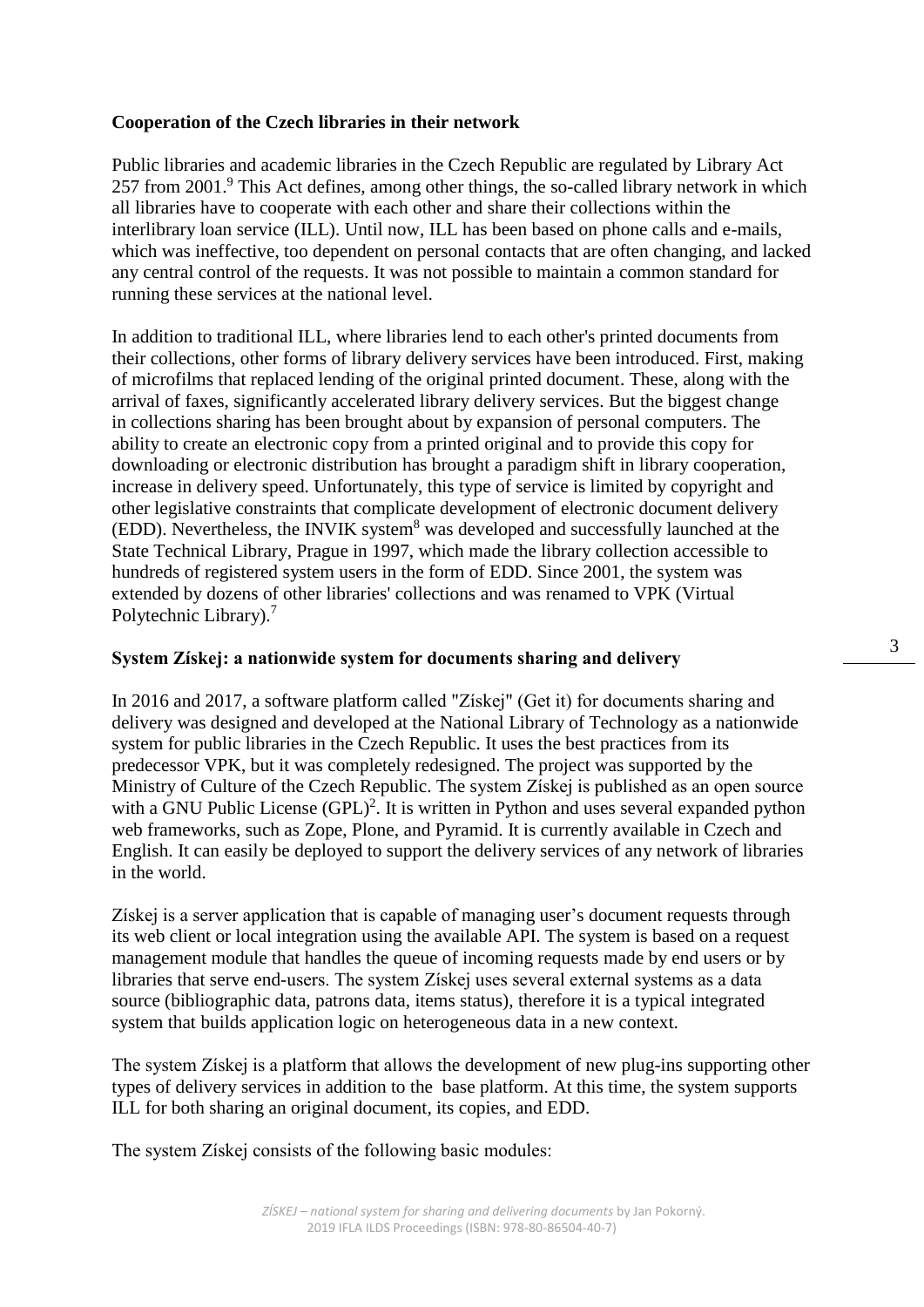- Authentication module and identity merging
- Request creation module for each type of delivery service
- Request management module (requests queue)
- Delivery timeout warnings
- Service quality monitoring
- Statistics

Each user and each library have to be registered in the system. There are several reasons for a mandatory registration. The first reason is the copyright and licensing rules that treat unauthorized access to content or some formats - for example, not all documents can be obtained in electronic form. The second reason is that by registering, users and libraries get a user account where they can set a number of parameters that subsequently affect the behavior of the system. Users can set the delivery address or determine whether they prefer a low price or delivery speed. Libraries can set up the normal business hours and scheduled closures so that the system can properly select suitable candidates for request processing. Libraries can also create white lists of other libraries they want to collaborate with, and black lists of libraries with which they do not want to cooperate or have received poor service. The white and black lists are used by the system to determine the order of libraries from which the document is requested.

In order to use the network of libraries equally and equitably, the system Získej sorts the list of suitable candidates for request processing based on load balancing. All document delivery requests are monitored and their timeouts is being watched. Warnings and alerts are being sent when there is threat of delay or when deadlines are actually exceeded.

An important feature of processing requests is the fact that at any stage the process may fail for some reason. If the source document is a physical unit such as a printed book or journal, it can be found out that the document is damaged, missing from the shelf, lost, etc. In the case of electronic documents, unavailability may be caused by poor quality of descriptive metadata, bad linking to full text, etc. Any request therefore goes through a defined workflow of statuses which are changed by an operator in each phase of the process. This status tracking is similar to the operation of commercial delivery services such as postal services or commercial delivery services like FedEx or DHL. At any time, both the user and the library can see the status and location of the request .

End-user GUI and UX is designed according to the common principals of ecommerce. A user selects a document to deliver, chooses the final delivery date and preferred format (an original, a paper copy, or an electronic copy). Request processing is run automatically or with partial support of the operator, depending on the complexity of each request.

System Získej uses the union catalog of all Czech libraries<sup>[6](#page-4-8)</sup> as a data source. It consists of bibliographic records of documents regularly harvested by OAI-PMH protocol from the local databases of individual libraries. This union database provides information on which libraries own the required document. However, it does not say anything about the actual status of the document, that is, whether the required document is actually available at the moment of the request (it may already be out on loan or otherwise absent from the shelf). The NCIP (ANIS / NISO Z39: 83 - NISO Circulation Interchange Protocol) protocol, which is implemented in many local library systems, provides information about the current status of the document. By combining bibliographic data and document status information, the system gets all the data needed to identify the appropriate library to handle the request.